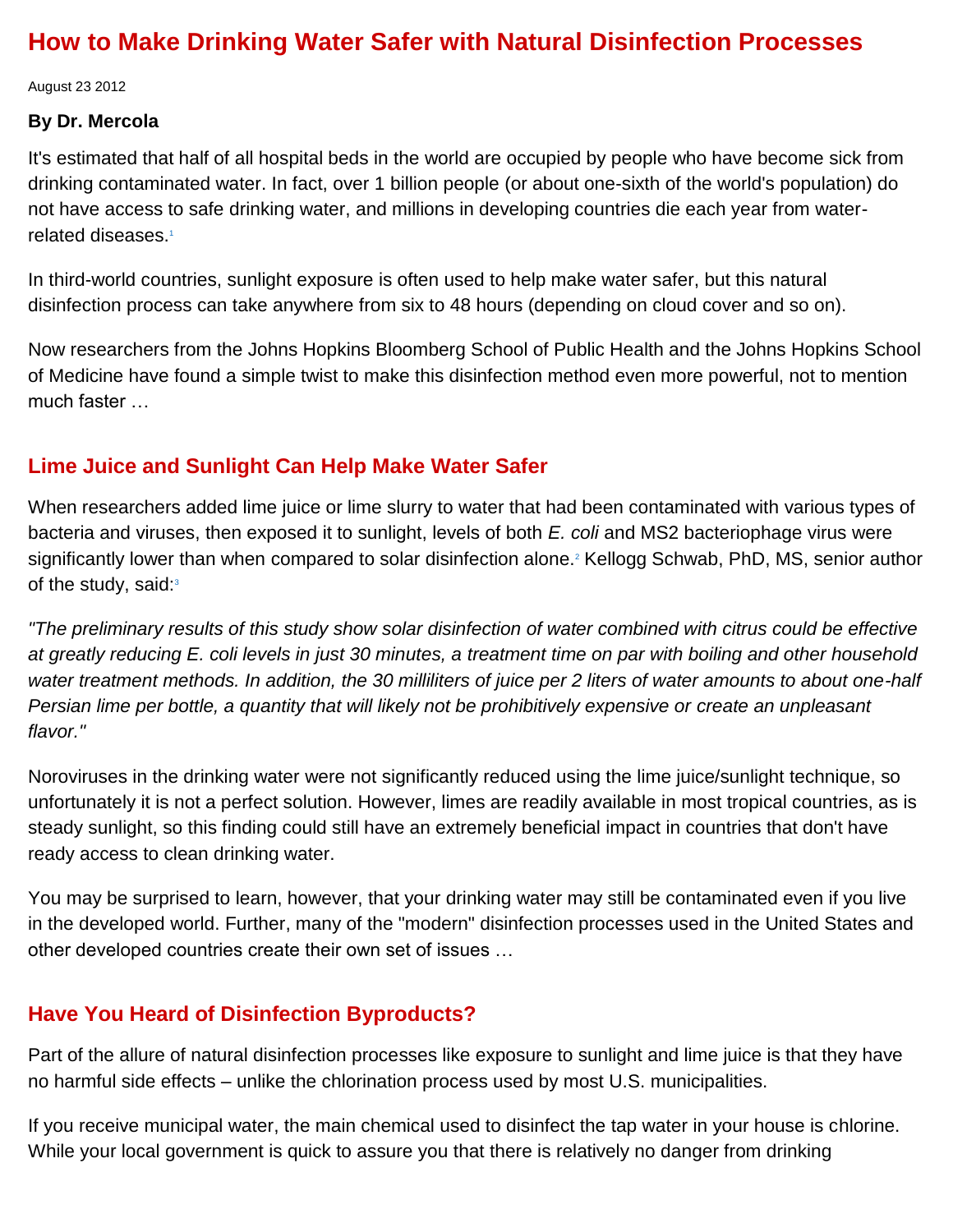chlorinated water, that simply is not the case, because the levels of chlorine disinfection byproducts (DBPs) that are produced by this process are both dangerous and alarming.

There is actually no safe level for many contaminants found in drinking water, including heavy metals, pesticides, herbicides, hormones *and* DBPs, but they persist nonetheless, in varying quantities.

The government is much more concerned with providing water that doesn't kill you by causing diarrhea (the way it does in many third-world countries) and it does a good job at that, although some microorganisms [\(cysts and parasites\) do survive](http://articles.mercola.com/sites/articles/archive/2012/01/02/tap-water-neti-pot-toxic.aspx) the chlorination process (cryptosporidium, Giardia, for instance) and can lead to isolated outbreaks of disease and even death to those with compromised immune systems.

If you have not heard of DBPs before, you need to pay close attention as it turns out that DBPs, not chlorine, are responsible for nearly all the toxic effects of chlorinated water. Chlorine by itself is relatively harmless, but its side effects, by producing DBPs, are what cause nearly all of the problems.

As it turns out, DBPs are over **10,000 times more toxic than chlorine**, and out of all the other toxins and contaminants present in your water, such as fluoride and miscellaneous pharmaceutical drugs, DBPs may be the absolute worst of the bunch.

The most common disinfectant byproducts formed when chlorine is used are:

- Trihalomethanes (THMs)
- Haloacetic acids (HAAs)

The U.S. Environmental Protection Agency (EPA) takes the dangers of THMs -- which are measured in parts per *billion* (ppb) -- very seriously and regulates these compounds. The maximum annual average of THMs in your local water supply cannot exceed 80 ppb, and the maximum annual average of HAAs permitted by EPA regulations is 60 ppb.

However even though these are allowed, ideally it would be best to have zero. These levels have been regularly adjusted downwards over the years as science progresses and gains a deeper appreciation of their true toxicity. What makes DBPs so toxic?

## **Disinfection Byproducts May Cause Cancer, Reproductive Problems and More**

THMs are Cancer Group B carcinogens, meaning they've been shown to cause cancer in laboratory animals. DBPs have also been linked to reproductive problems in both animals and humans, and human studies suggest that lifetime consumption of chlorine-treated water can more than double the risk of bladder and rectal cancers in certain individuals.

One such study found that men who smoked and drank chlorinated tap water for more than 40 years faced double the risk of bladder cancer compared with smoking men who drank non-chlorinated water[.](http://articles.mercola.com/sites/articles/archive/2012/08/23/natural-water-filter-system.aspx#_edn4)<sup>4</sup> A second study found that rates for rectal cancers for both sexes escalated with duration of consumption of chlorinated water[.](http://articles.mercola.com/sites/articles/archive/2012/08/23/natural-water-filter-system.aspx#_edn5)<sup>5</sup> Individuals on low-fiber diets who also drank chlorinated water for over 40 years more than doubled their risk for rectal cancer, compared with lifetime drinkers of non-chlorinated water.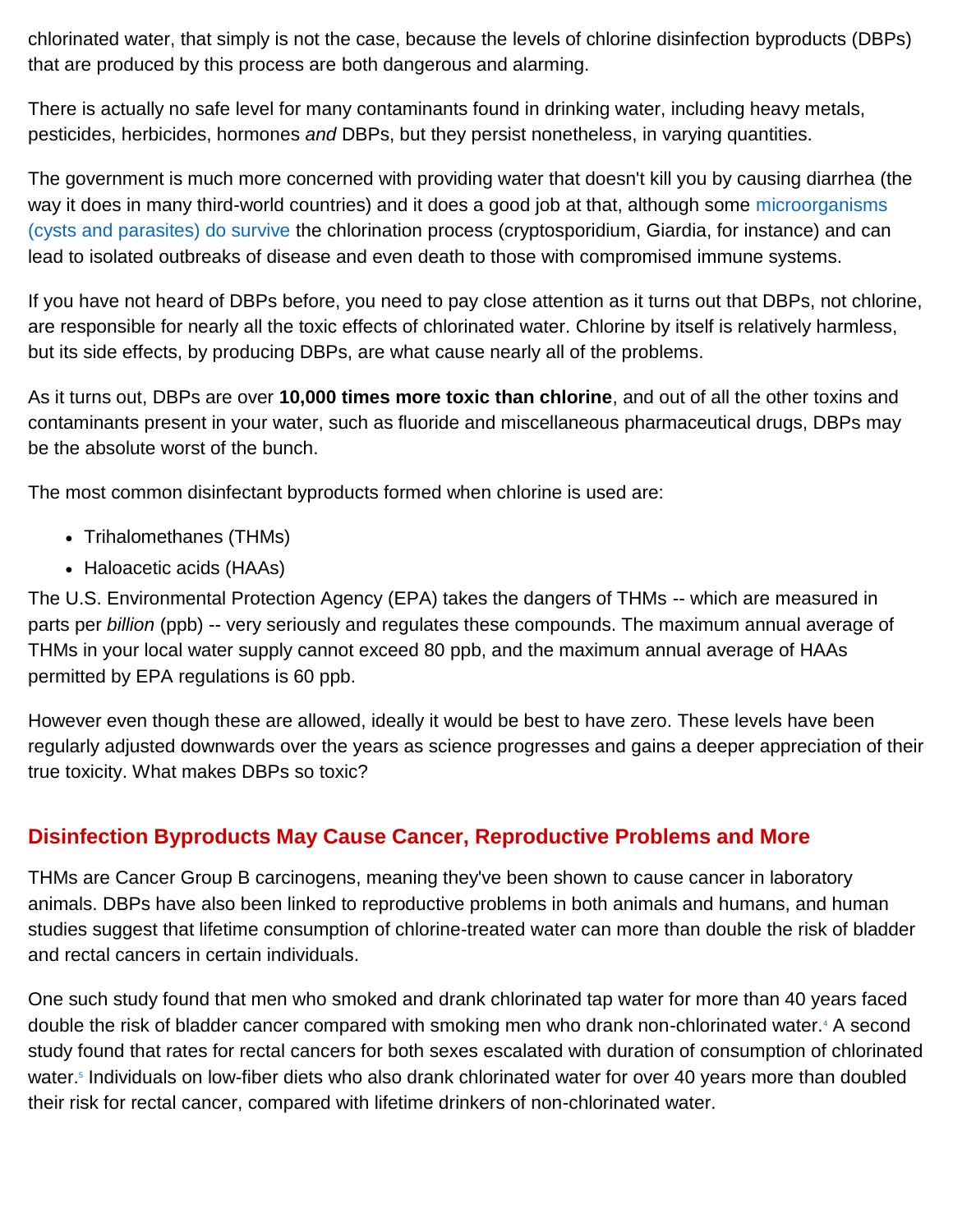As the vast majority of the U.S. population continues to receive and consume disinfected or chlorinated drinking water, we can assume that Americans are consuming disinfection byproducts every single day, and the number of related cancer cases could be substantial. And, you're exposed not only when you *drink* chlorinated water but also, and even more significantly, when you shower or bathe, as well as when you breathe in the chemicals from the air.

The chlorine that enters your lungs is in the form of chloroform, a carcinogen, and chlorite, a byproduct of chlorine dioxide. These forms of chlorine hit your bloodstream instantly before they have a chance to be removed by your organs of detoxification. The DBPs that enter your body through your skin during showering or bathing also go directly into your bloodstream. And the warm or hot water maximizes absorption by your skin. So unless you are regularly taking one-minute long cold showers, your body is like a sponge for these airborne toxins every second you spend in a shower.

If you are like me and obtain your water from a private well, then DBPs are a non-issue as they are only produced when chlorine is added, and it's highly unusual to add chlorine to most private well water systems. However, well water has its own set of potential hazards as well.

### **Is Well Water Safe?**

Unless you are getting your water from a well that is located 800 feet or more below the ground surface, chances are your well water has been contaminated by some if not many toxic substances that have been dumped into the ground soil over past decades. Some common toxins that are dumped by the millions of pounds into soil every year are:

- Herbicides
- Pesticides
- Estrogen-mimicking hormones
- Drug residues
- Heavy metals

Many private wells in the United States have been affected by these types of chemical or heavy metal runoff from the surrounding ground soil, and this is to say nothing of the microorganisms living in well water as well. No matter how clean or pure your natural ground water looks, this has nothing to do with potential bacterial contamination or toxic pollution in the water. Many of the offenders in well water are just much too small to be seen with the naked eye.

So if your home uses well water, you really need to test to see what unwanted contaminants you're piping into your house, and then filter it accordingly. And if you get municipal water, you should have that tested too, as Sen. Frank Lautenberg, D-N.J. told ABC News that there are more than 140 chemicals in U.S. drinking water supplies that are not regulated by the U[.](http://articles.mercola.com/sites/articles/archive/2012/08/23/natural-water-filter-system.aspx#_edn6)S. Environmental Protection Agency (EPA).<sup>6</sup> This includes gasoline, pesticides, rocket fuel, prescription drugs and more. Furthermore, more than 20 percent of U.S. water treatment systems have [violated key provisions](http://articles.mercola.com/sites/articles/archive/2009/12/22/Why-are-MILLIONS-in-US-Drinking-Dirty-Water.aspx) of the Safe Drinking Water Act over the last six years!

# **You Can Get Chlorine (and Other Toxins) Out of Your Drinking Water**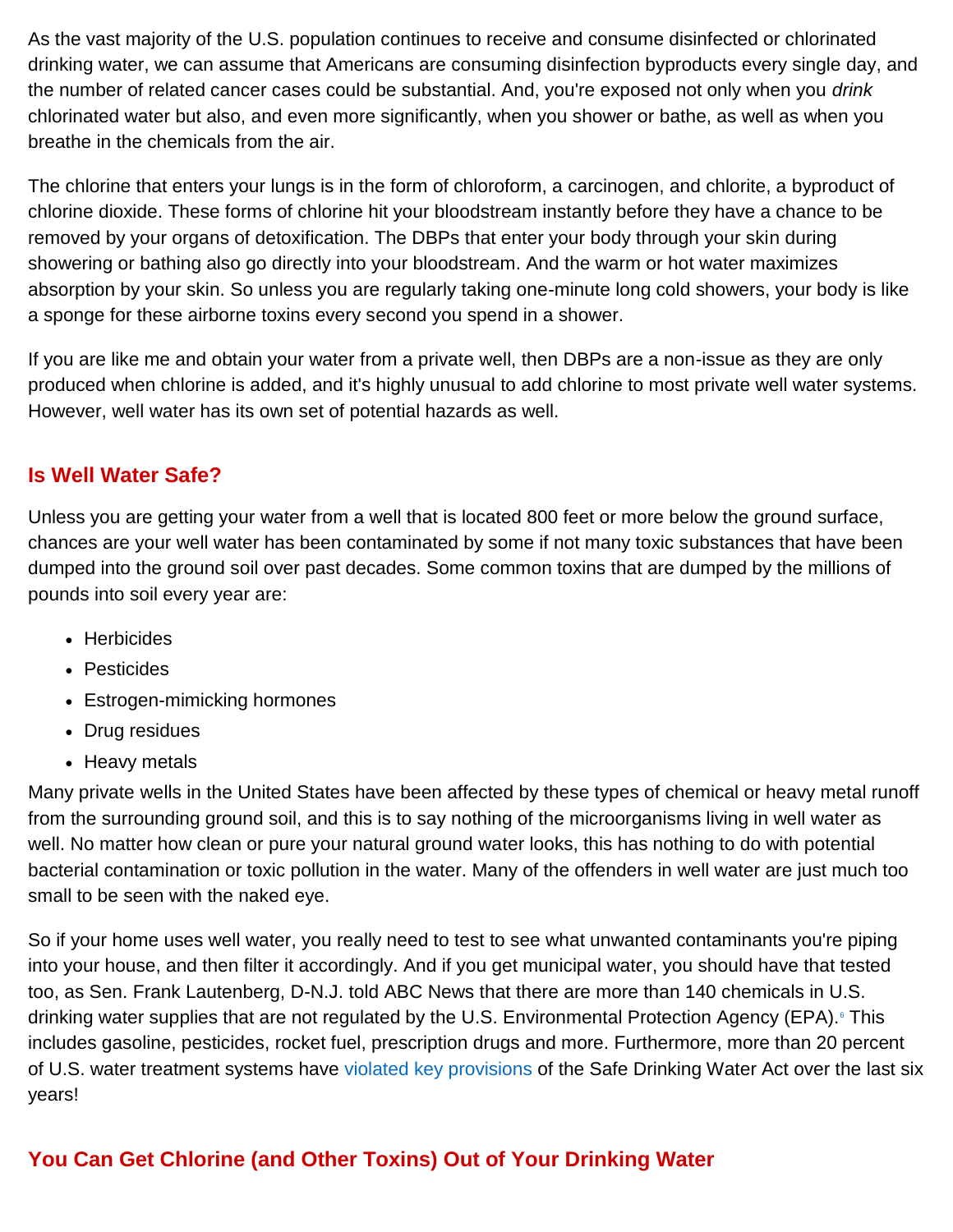Most people in the United States are not going to take the time to expose their drinking water and bathwater to sunlight, then add lime juice, to help make it more pure – and this wouldn't do anything to eliminate the chlorine or [fluoride](http://articles.mercola.com/sites/articles/archive/2011/11/12/jeff-green-on-fluoride-part-1.aspx) it contains anyway.

Fortunately, there are other options at your disposal.

If you can only afford one filter there is no question in most experts' minds that the shower filter is the most important product to buy for water filtration, even more important than filtering your tap water. This is because the damage you incur through your skin and lungs far surpasses the damage done by drinking water (which at least gives your body a fighting chance to eliminate the toxins through your organs of elimination).

An even better solution to the problem of harsh chemicals and toxins in your home's water supply is to install a whole house water filtration system. This not only protects your body, but also your appliances as well. There's just one water line coming into your house. Putting a filter on this is the easiest and simplest strategy you can implement to take control of your health by ensuring the water and, subsequently, the air in your house is as clean as possible.

Remember, if you are getting your water from a municipal source your indoor air quality, especially in the winter when your windows are closed, is likely atrocious. This is related to the chlorine and other toxins evaporating from all your toilet bowls, showers, baths, dishwashers and washing machines.

My advice for whole house filtration systems is as follows: Find a system that uses at least 60 pounds of filter media and can produce eight or more gallons a minute. When you are running two different showers, the dishwasher and the kitchen sink at the same time, you'll find out why these minimum levels are so important. This recommendation covers a home or apartment up to 3200 sq./ft, or in other words, a residence with about three and a half bathrooms. For more than that you will probably require two whole house water filtration systems.

You also need to look for a whole house water filter that has three separate stages of contamination removal:

- Stage one removes sediment
- Stage two removes chlorine and heavy metals
- Stage three should be a heavy-duty carbon filter for removing hormones, drug residues, chemicals, pesticides, and herbicides

You want to look for granular carbon in the carbon filter, not a solid block of carbon. The granular carbon allows for better water flow, which translates to more water pressure and better filtering properties as well.

You also want to look for NSF certification, which ensures your water filter is meeting national standards. NSF certification is only granted when a product is proven to remove everything it claims to. It's also good to makes sure all particles under .8 microns are being filtered out of the water. A lower number is actually better, but .8 microns is the standard I recommend because that covers most bacteria, viruses and VOCs.